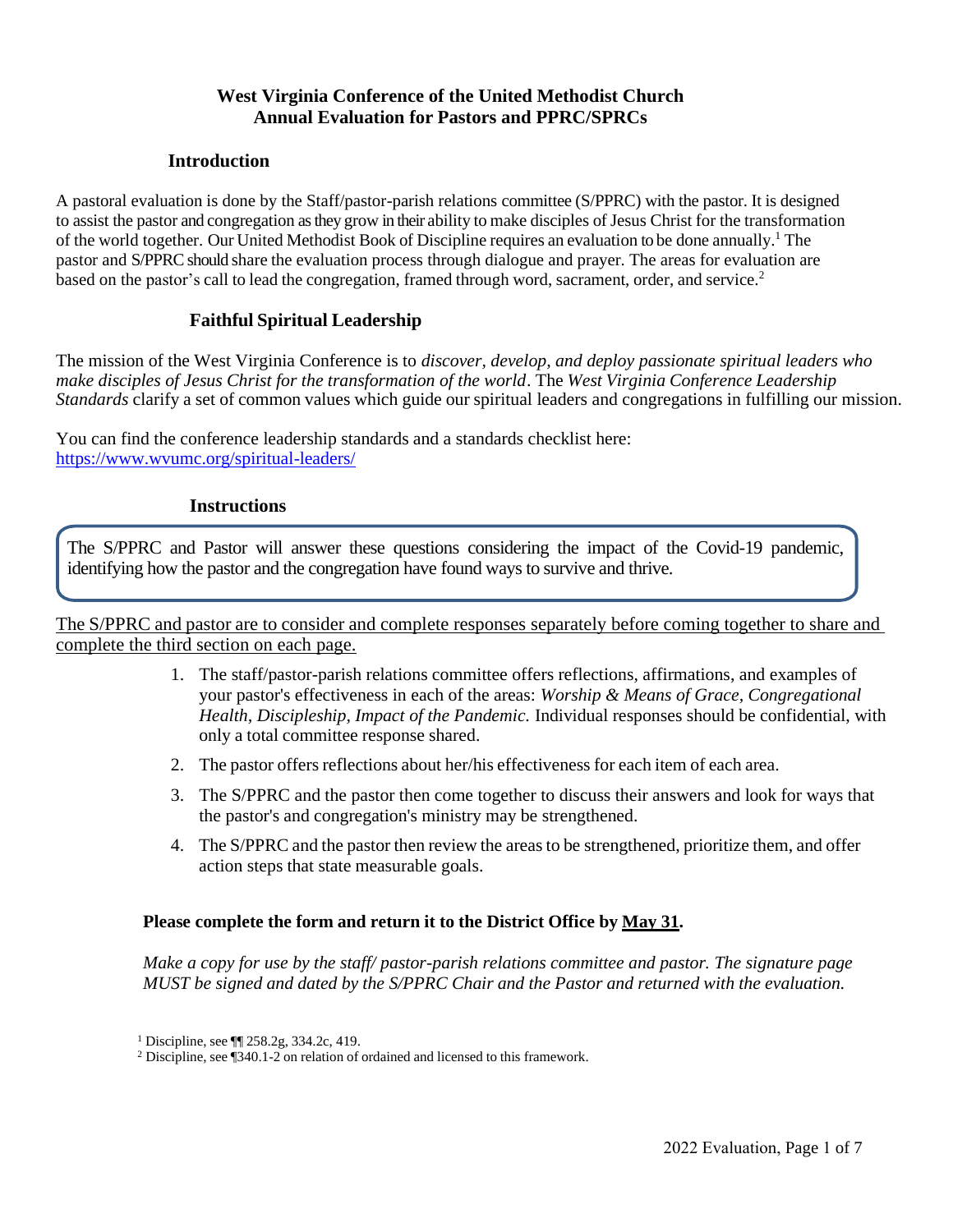## *WORSHIP & MEANS OF GRACE*

Amid the challenges related to Covid, how has the pastor adapted:

- Proclamation of the good news of Jesus Christ through preaching, leading in worship, teaching, and leadership.
- Teaching and equipping the congregation to make use of the means of God's grace, so that they might continue to grow as disciples of Christ (study of scripture, prayer, fasting, worship, learning with other Christians), particularly as access to the sacraments has been limited.

S/PPRC, share reflections and affirmations, with examples:

Pastor, offer your reflections:

Together identify ways to strengthen the pastor's and congregation's ministry in this area: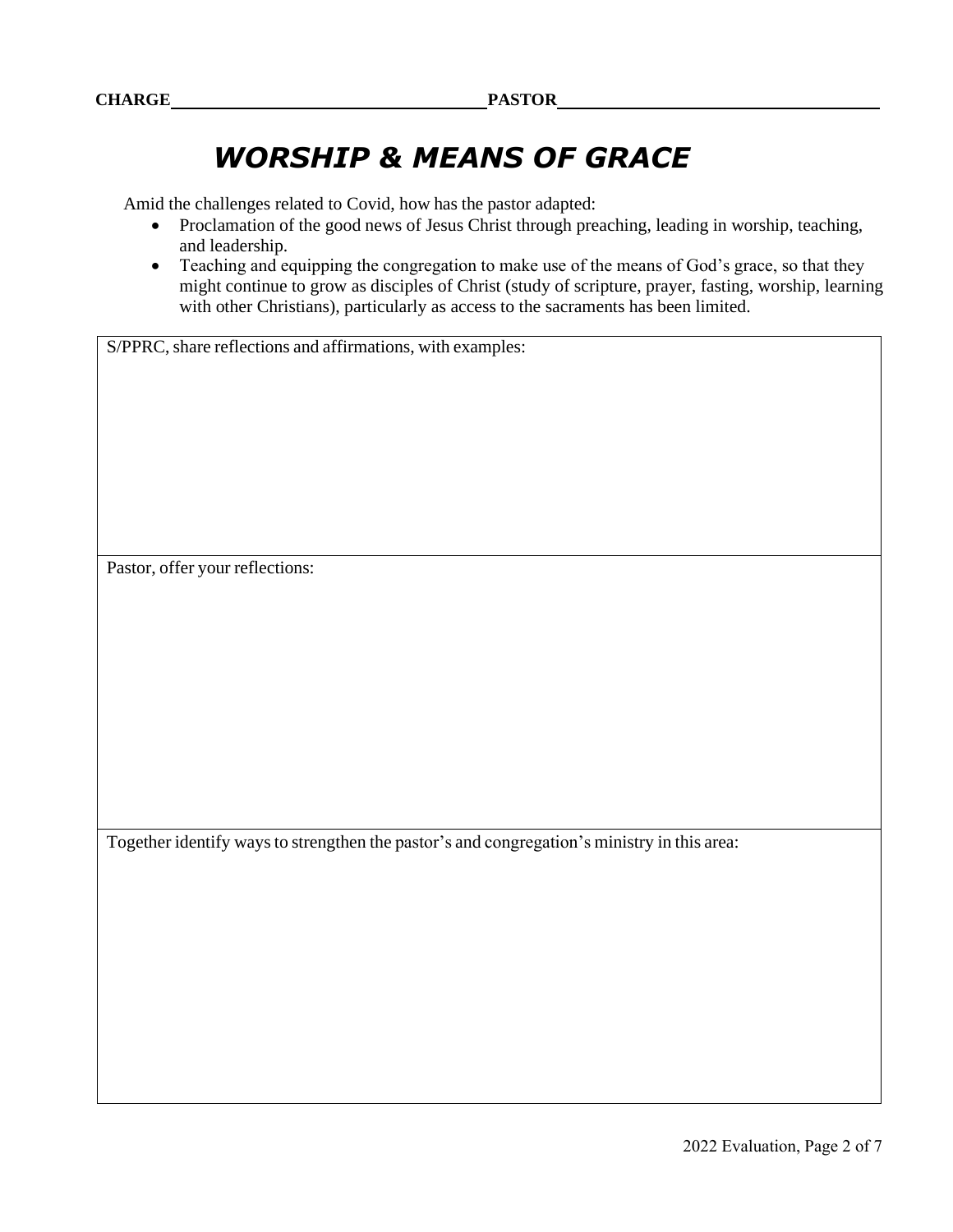# *CONGREGATIONAL HEALTH*

Amid the challenges related to Covid, how has the pastor:

- Facilitated the adaptation of the organizational life for the sake of the health of the congregation, ensuring good stewardship with all resources (personal, financial, and facilities) and faithfulness to our sustained apportionment giving.
- Developed financial generosity and alternative means of giving as a vital aspect of discipleship and explored other means of funding ministry.

S/PPRC, share reflections and affirmations, with examples:

Pastor, offer your reflections:

Together identify ways to strengthen the pastor's and congregation's ministry in this area: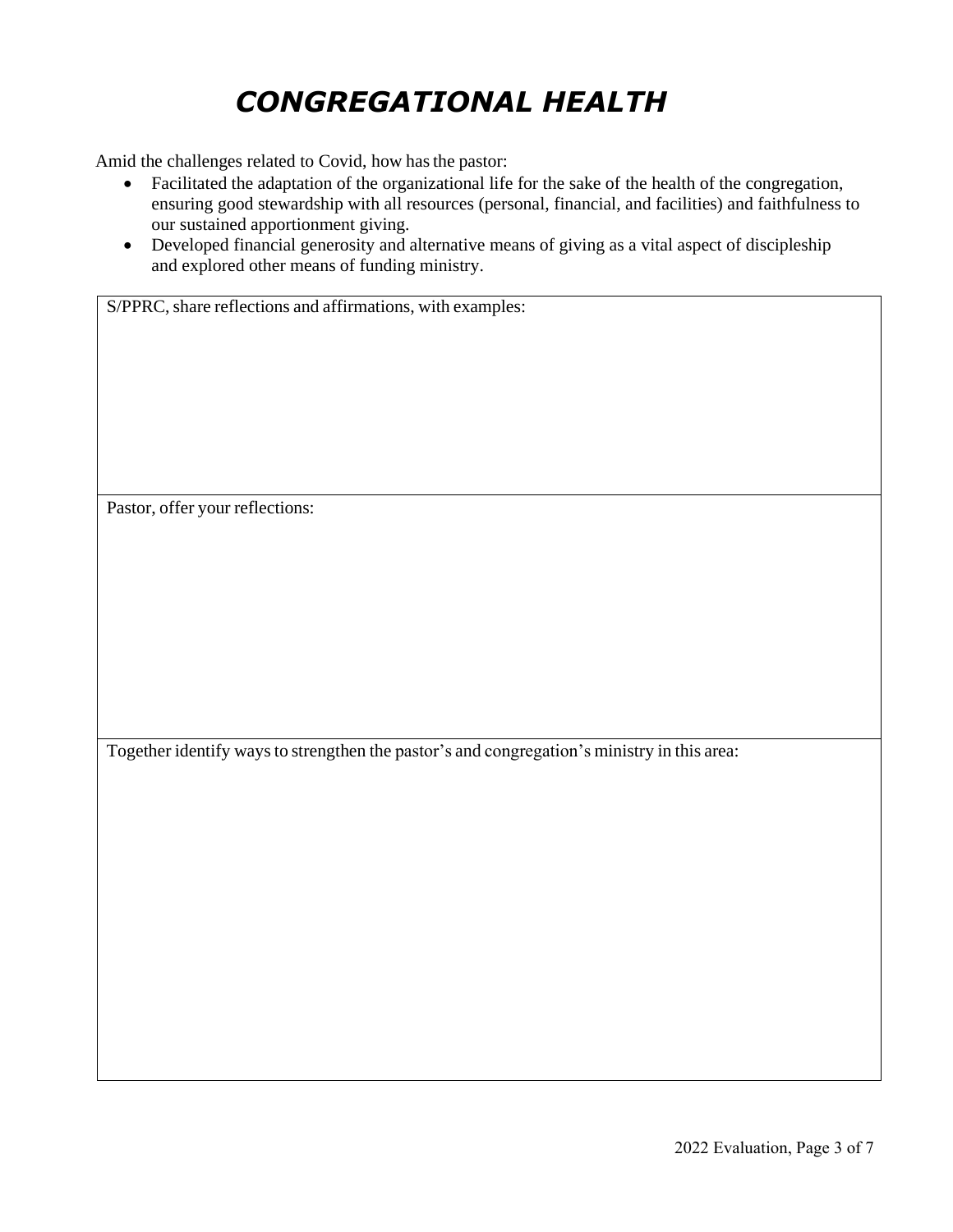# *DISCIPLESHIP*

Amid the challenges related to Covid, how has the pastor:

• Adapted the discipleship developmental process so that people may understand God's call to love and serve others, offering opportunities during the pandemic for service and leadership in the congregation and with community partners.

S/PPRC, share reflections and affirmations, with examples:

Pastor, offer your reflections:

Together identify waysto strengthen the pastor's and congregation's ministry in this area: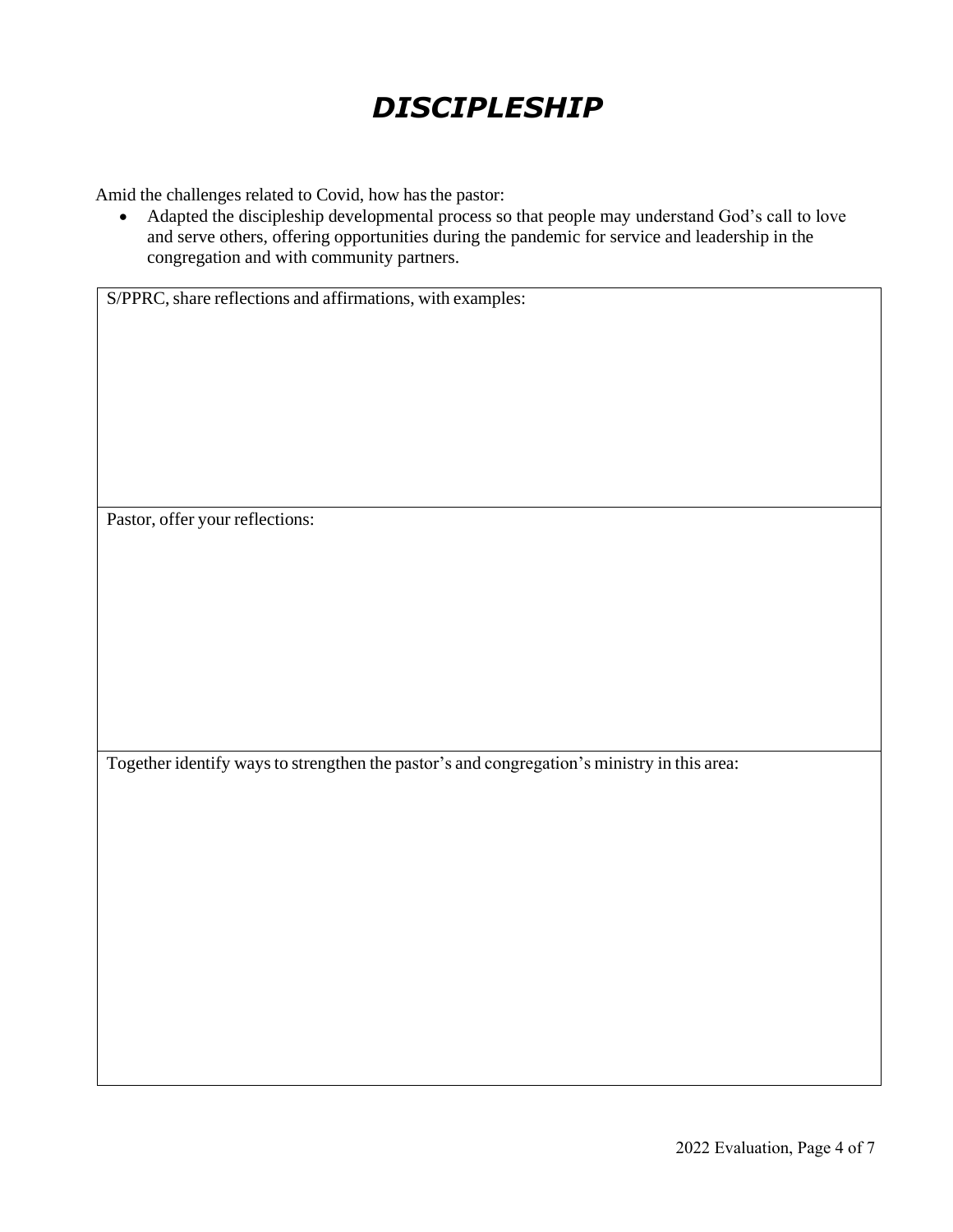# *IMPACT OF THE PANDEMIC*

Consider the following questions in the context of the Covid pandemic:

S/PPRC, what challenges and opportunities have the church experienced because of the adaptions for ministry?

Pastor, what challenges and opportunities have you experienced because of the adaptions for ministry?

Together identify ways that the pastor, S/PPRC, and congregation can support one another in these changing times: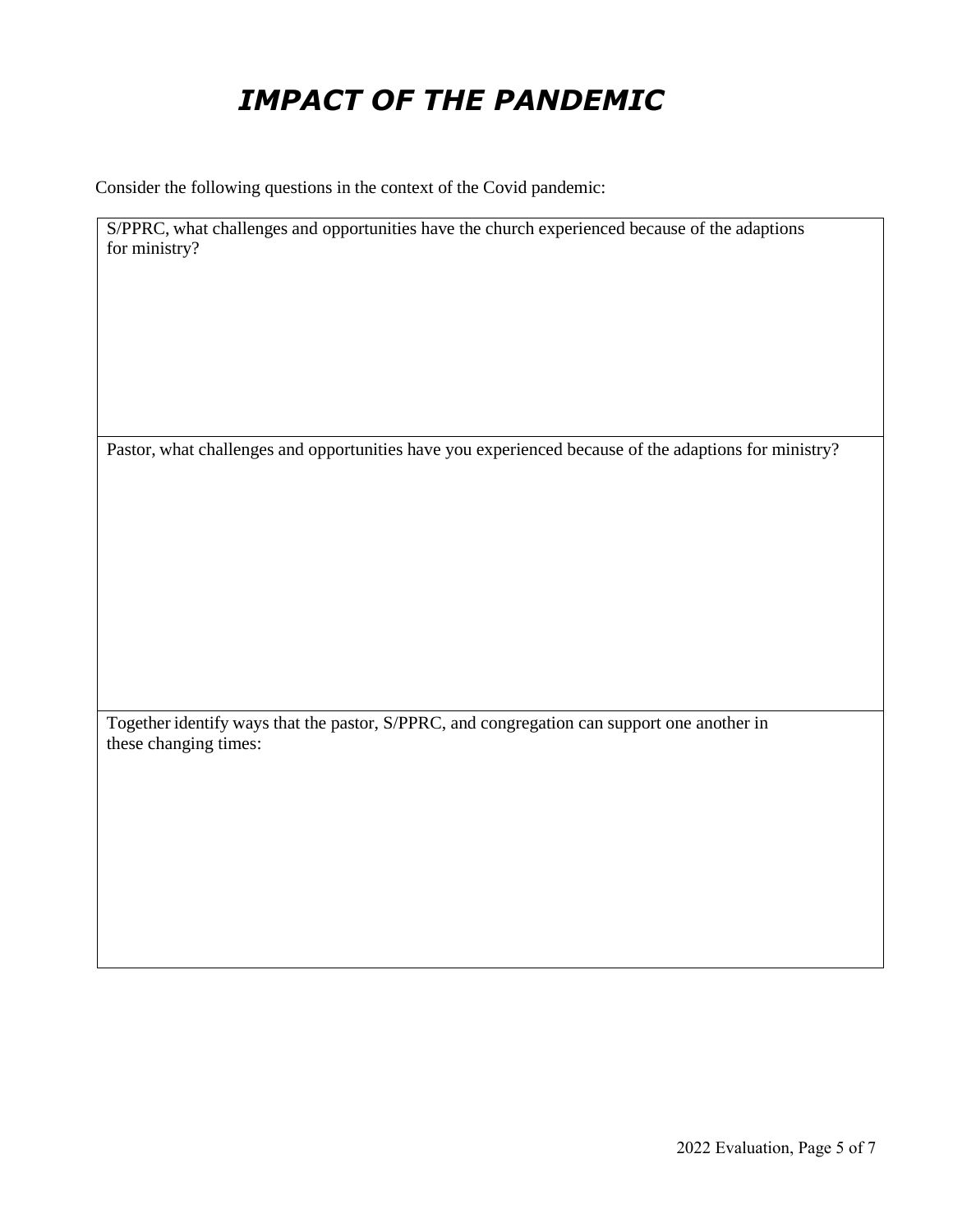|                                                                                                                                                                                                                                                                                                                                                                                                                                                                        | <b>Action Steps for the Coming Year</b> |  |
|------------------------------------------------------------------------------------------------------------------------------------------------------------------------------------------------------------------------------------------------------------------------------------------------------------------------------------------------------------------------------------------------------------------------------------------------------------------------|-----------------------------------------|--|
| We continue to live with the long-term effects of Covid on all aspects of personal, communal, and<br>congregational life. With that reality in mind, please review the ways the pastor's and congregation's<br>ministry will be strengthened (reported above). Prioritize them and list your plans below. State measurable<br>outcomes. Plan to review the priorities and action steps at least quarterly at your staff/pastor-parish<br>relations committee meetings. |                                         |  |
| Priority 1:                                                                                                                                                                                                                                                                                                                                                                                                                                                            | <b>Measurable Action Steps</b>          |  |
|                                                                                                                                                                                                                                                                                                                                                                                                                                                                        |                                         |  |
| Priority 2:                                                                                                                                                                                                                                                                                                                                                                                                                                                            | <b>Measurable Action Steps</b>          |  |
| Priority $3$ :                                                                                                                                                                                                                                                                                                                                                                                                                                                         | <b>Measurable Action Steps</b>          |  |
| How do the priorities and action steps above help you to fulfill the mission and vision of your church?                                                                                                                                                                                                                                                                                                                                                                |                                         |  |
| Who are the emerging leaders you are discovering and developing in your congregation?                                                                                                                                                                                                                                                                                                                                                                                  |                                         |  |